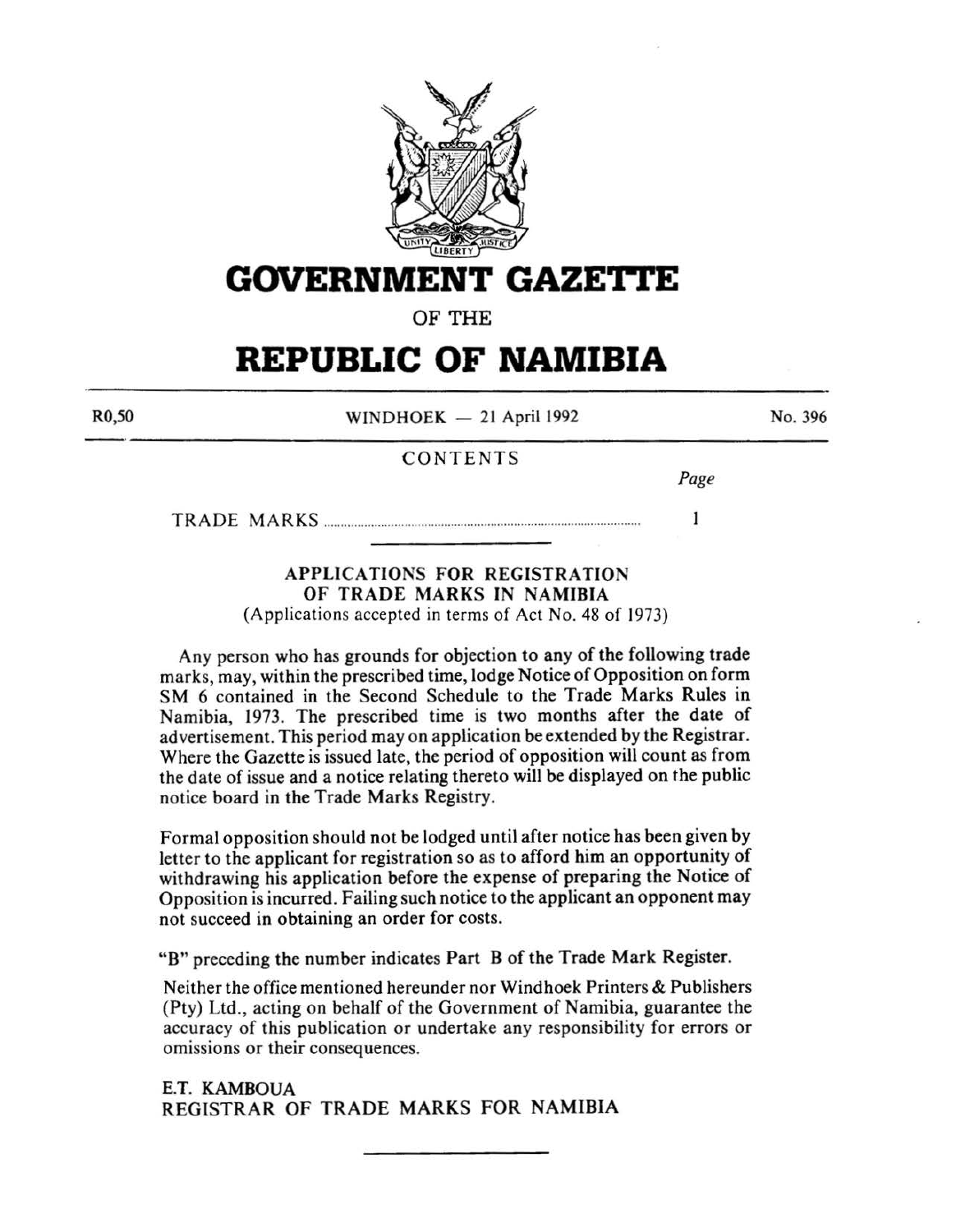89/1999 in Class<sup>\*</sup>16: Stationery, index cards, index tabs, folders, files, labels, office cabinets, file cabinets, file boxes, cabinets for index cards, stationery containers; in the name of OPTIPLAN CLOSE CORPORATION, of 16 Bowling A venue, Kramerville, Sandton, Transvaal, Republic of South Africa. Address for Service: FISHER AND McCALLUM, Maclyn House, 6 Noreen Ave., Bordeaux, Randburg. PO Box 1130, Randburg, 2125.

FILED: 27 DECEMBER 1989

### **OPTIFILE**

Registration of this trade mark shall give no right to the exclusive use of the word FILE separately and apart from the mark.

Associated with 89/2000

81/1329 in Class 3: In respect of "engine cleaners, preparations and solvents suitable for cleaning and scouring included in this class; in the name of LEGHORN CHEMICAL INDUSTRIES (PROPRIETARY) LIMITED, a South African company of Cnr. Liverpool Road, and Bradford Street, Industrial Site, Benoni, Republic of South Africa.

Address for Service: MACROBERT DE VILLIERS & HITGE INC., 601 United Building, 243 Pretorius Street, Pretoria.

FILED: 2 DECEMBER 1981

#### LEGHORN PREPSOL

Associated with 81/1328

89/1970 in Class 2: Paints and wall coating preparations; in the name of GAMMA ZENITH (PROPRIETARY) LIMITED, a company incorporated under the company laws of the Republic of South Africa of Stand 11, Brighton Road, Lombardy West, Johannesburg.

Address for Service: GETZ BEHR & MENDEL COHEN INC., 335 Permanent Building Paul Kruger Street, Pretoria.

FILED: 15 DECEMBER 1989

RUSTIC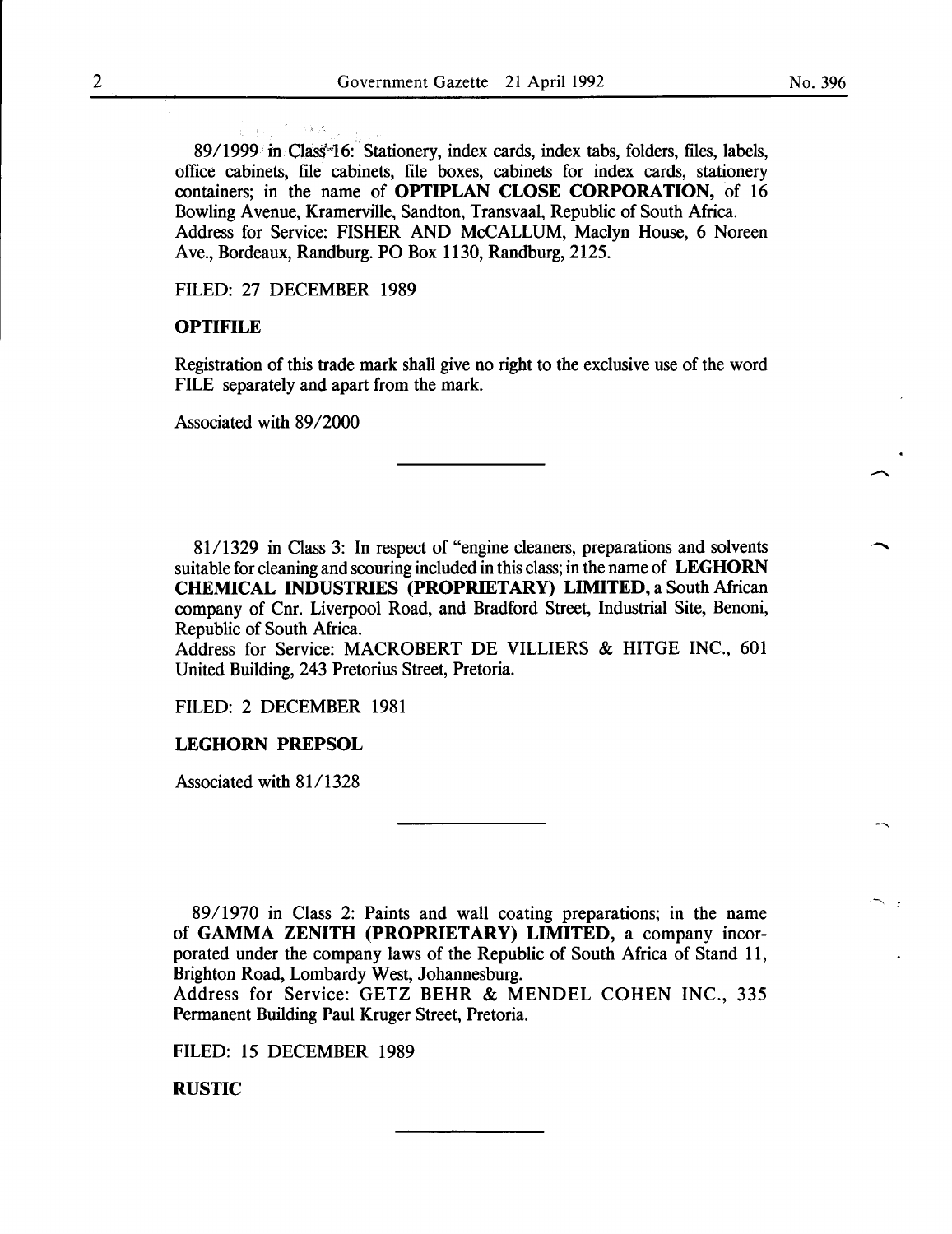87/0270 in Class 32: All goods included in this class; consisting of not less than 50% pure citrus products; in the name of SOUTH AFRICAN CO-OPERA-TIVE CITRUS EXCHANGE LIMITED — registered in the Republic of South Africa under the Co-Operatives Act No. 91 of 1981, of 1006 Lenchen Avenue North, Verwoerdburg, Transvaal, Republic of South Africa.

Address for Service: ADAMS & ADAMS, 5th Floor, CDM Centre, Independence Avenue/Bülow Street, Windhoek.

FILED: 17 MARCH 1987



In use the descriptive words "PURE ORANGE" and the percentage sign may vary.

Associated with 87/0271

Section 52 Application

87/0272 in Class 32: All goods included in this class; consisting of not less than 50% pure citrus products; in the name of SOUTH AFRICAN CO-OPERA-TIVE CITRUS EXCHANGE LIMITED — registered in the Republic of South Africa under the Co-Operatives Act No. 91 of 1981, of 1006 Lenchen Avenue North, Verwoerdburg, Transvaal, Republic of South Africa.

Address for Service: ADAMS & ADAMS, 5th Floor, CDM Centre, Independence Avenue/Bülow Street, Windhoek.

FILED: 17 MARCH 1987

·-



In use the descriptive words "PURE ORANGE" and the percentage sign may vary.

Associated with 87/0273

Section 52 Application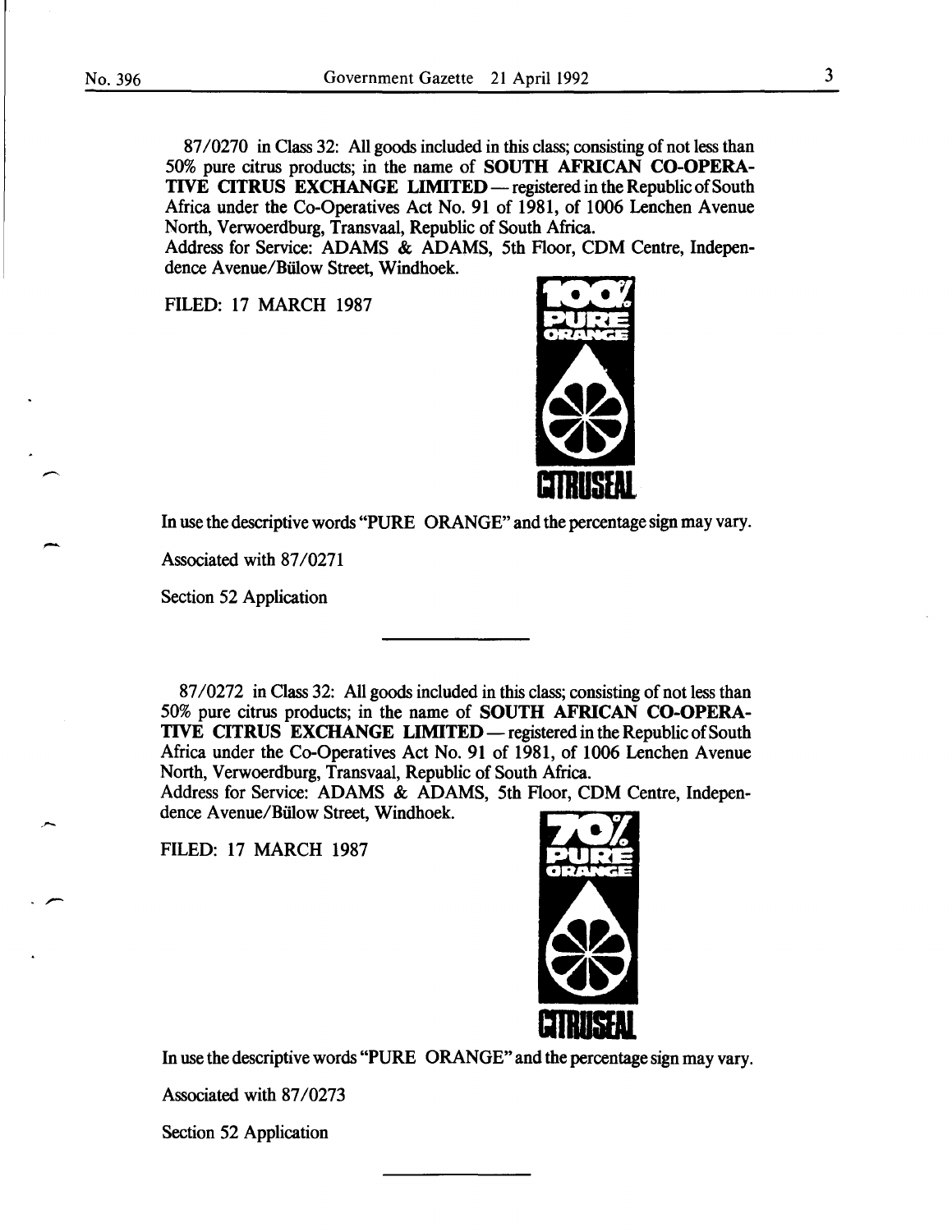87/0273 in Class 32: All goods included in this Class; consisting of not less than 50% pure citrus products; in the name of SOUTH AFRICAN CO-OPERA-TIVE. CITRUS EXCHANGE LIMITED — registered in the Republic of South Africa under the Co-Operatives Act No. 91 of 1981, of 1006 Lenchen Avenue North, Verwoerdburg, Transvaal, Republic of South Africa.

Address for Service: ADAMS & ADAMS, 5th Floor, CDM Centre, Independence A venue/Biilow Street, Windhoek.

FILED: 17 MARCH 1987



In use the descriptive words "PURE ORANGE" and the percentage sign may vary.

Associated with 87/0274

Section 52 Application

87/0274 in Class 32: All goods included in this class; consisting of not less than 50% pure citrus products; in the name of SOUTH AFRICAN CO-OPERA-TIVE CITRUS EXCHANGE LIMITED — registered in the Republic of South Africa under the Co-Operatives Act No. 91 of 1981, of 1006 Lenchen Avenue North, Verwoerdburg, Transvaal, Republic of South Africa.

Address for Service: ADAMS & ADAMS, 5th Floor, CDM Centre, Independence A venue/Biilow Street, Windhoek.

FILED: 17 MARCH 1987



In use the descriptive words "SUIWER LEMOEN" and the percentage sign may vary.

Associated with 87/0275

Section 52 Application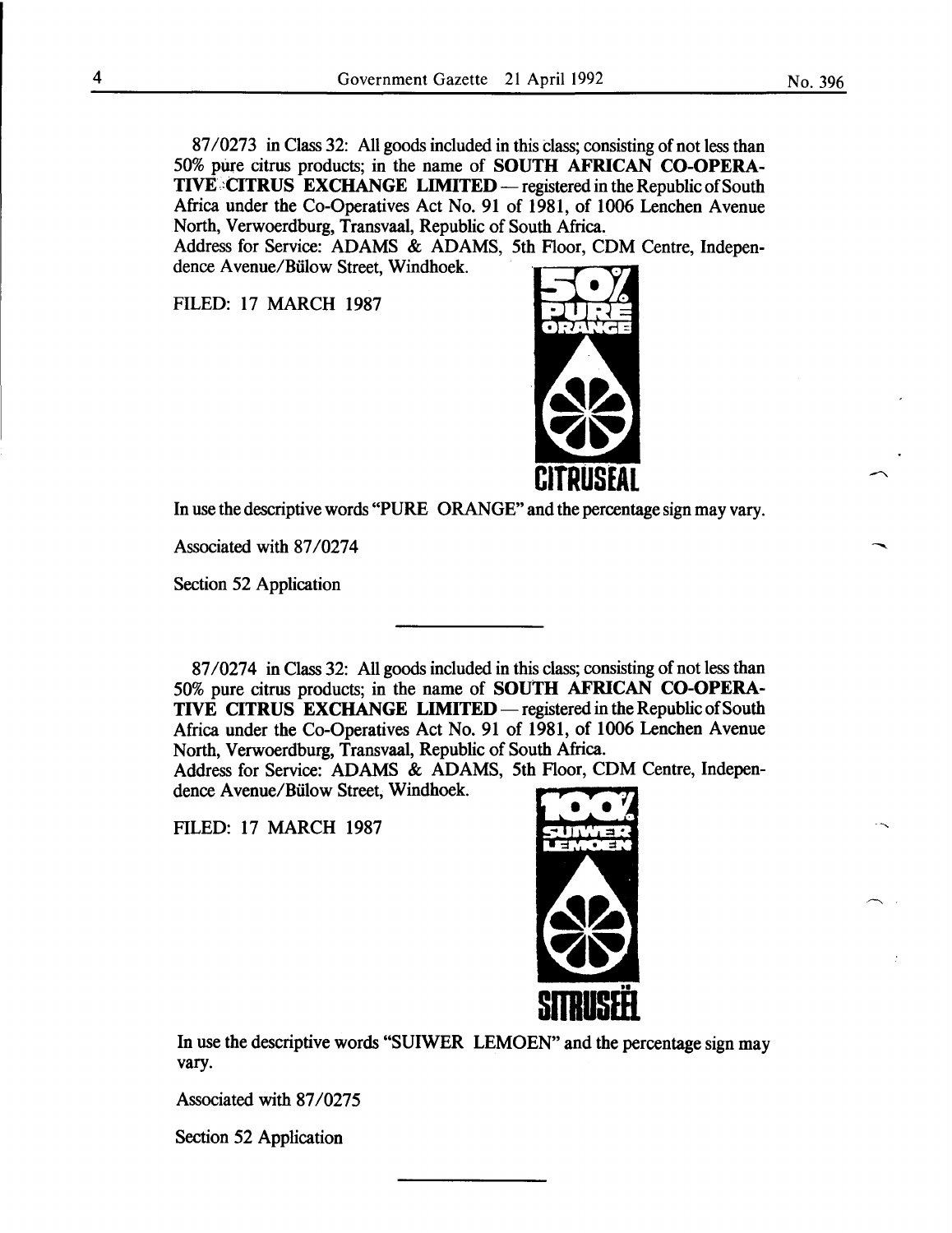87/0275 in Class 32: All goods included in this class; consisting of not less than 50% pure citrus products; in the name of SOUTH AFRICAN CO-OPERA-TIVE CITRUS EXCHANGE LIMITED — registered in the Republic of South Africa under the Co-Operatives Act No. 91 of 1981, of 1006 Lenchen Avenue North, Verwoerdburg, Transvaal, Republic of South Africa.

Address for Service: ADAMS & ADAMS, 5th Floor, CDM Centre, Independence Avenue/Biilow Street, Windhoek.

FILED: 17 MARCH 1987



In use the descriptive words "SUIWER LEMOEN" and the percentage sign may vary.

Associated with 87/0276

Section 52 Application

87/0276 in Class 32: All goods included in this class; consisting of not less than 50% pure citrus products; in the name of SOUTH AFRICAN CO-OPERA-TIVE CITRUS EXCHANGE LIMITED — registered in the Republic of South Africa under the Co-Operatives Act No. 91 of 1981, of 1006 Lenchen Avenue North, Verwoerdburg, Transvaal, Republic of South Africa.

Address for Service: ADAMS & ADAMS, 5th Floor, CDM Centre, Independence A venue/Biilow Street, Windhoek.

FILED: 17 MARCH 1987



In use the descriptive words "SUIWER LEMOEN" and the percentage sign may vary.

Associated with 87/0277

Section 52 Application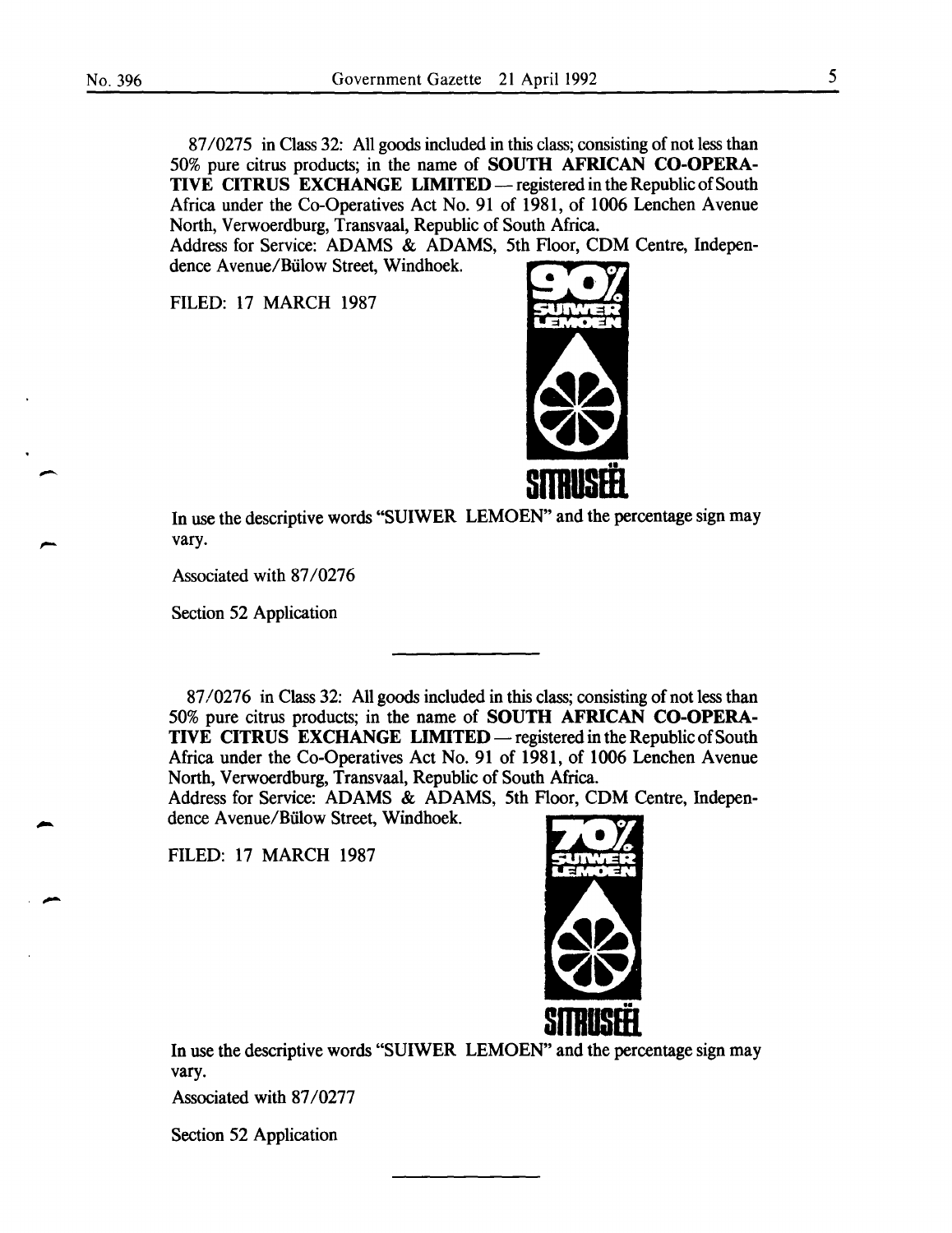87/0277 in Class 32: All goods included in this class; consisting of not less than 50% pure citrus products; in the name of SOUTH AFRICAN CO-OPERA-TIVE CITRUS EXCHANGE LIMITED — registered in the Republic of South Africa under the Co-Operatives Act No. 91 of 1981, of 1006 Lenchen Avenue North, Verwoerdburg, Transvaal, Republic of South Africa.

Address for Service: ADAMS & ADAMS, 5th Floor, CDM Centre, Independence A venue/Biilow Street, Windhoek.

FILED: 17 MARCH 1987

In use the descriptive words "SUIWER LEMOEN" and the percentage sign may vary.

Associated with 87/1919

Section 52 Application

89/0394 in Class 33: Wines, spirits and liqueurs; in the name of SIMON WILLIAM BARLOW trading as SCHOONGEZICHT ESTATE - a Farmer  $-$  of Schoongezicht Estate, Stellenbosch, Cape Province, Republic of South Africa. Address for Service: ADAMS & ADAMS, 5th Floor, C.D.M. Centre, Independence A venue/Biilow Street, Windhoek.

# FILED: 31 MARCH 1989

### RUSTENBERG GOLD

Registration of this trade mark shall give no right to the exclusive use of the word GOLD, apart from the mark.

89/0776 in Class 30: Coffee, tea, cocoa, sugar, rice, tapioca, sago, coffee substitutes; flour, and preparations made from cereals; bread, biscuits, cakes, pastry and confectionery, ices; honey, treacle, yeast, baking-powder, salt, mustard, pepper, vinegar, sauces, spices; ice; in the name of PREMIER FOOD INDUSTRIES **LIMITED, a South African company — Manufacturers and Merchants — of 1** Newton Avenue, Killarney, Johannesburg, Transvaal, Republic of South Africa. Address for Service: ADAMS & ADAMS, 5th Floor, C.D.M. Centre, Independence Avenue/Bülow Street, Windhoek. STRONGARM

FILED: 5 JUNE 1989  $\left(\begin{matrix} 5^{3/2} \\ 1 \end{matrix}\right)$ 

Registration of this trade mark shall give no right to the exclusive use of the word STRONG, apart from the mark.

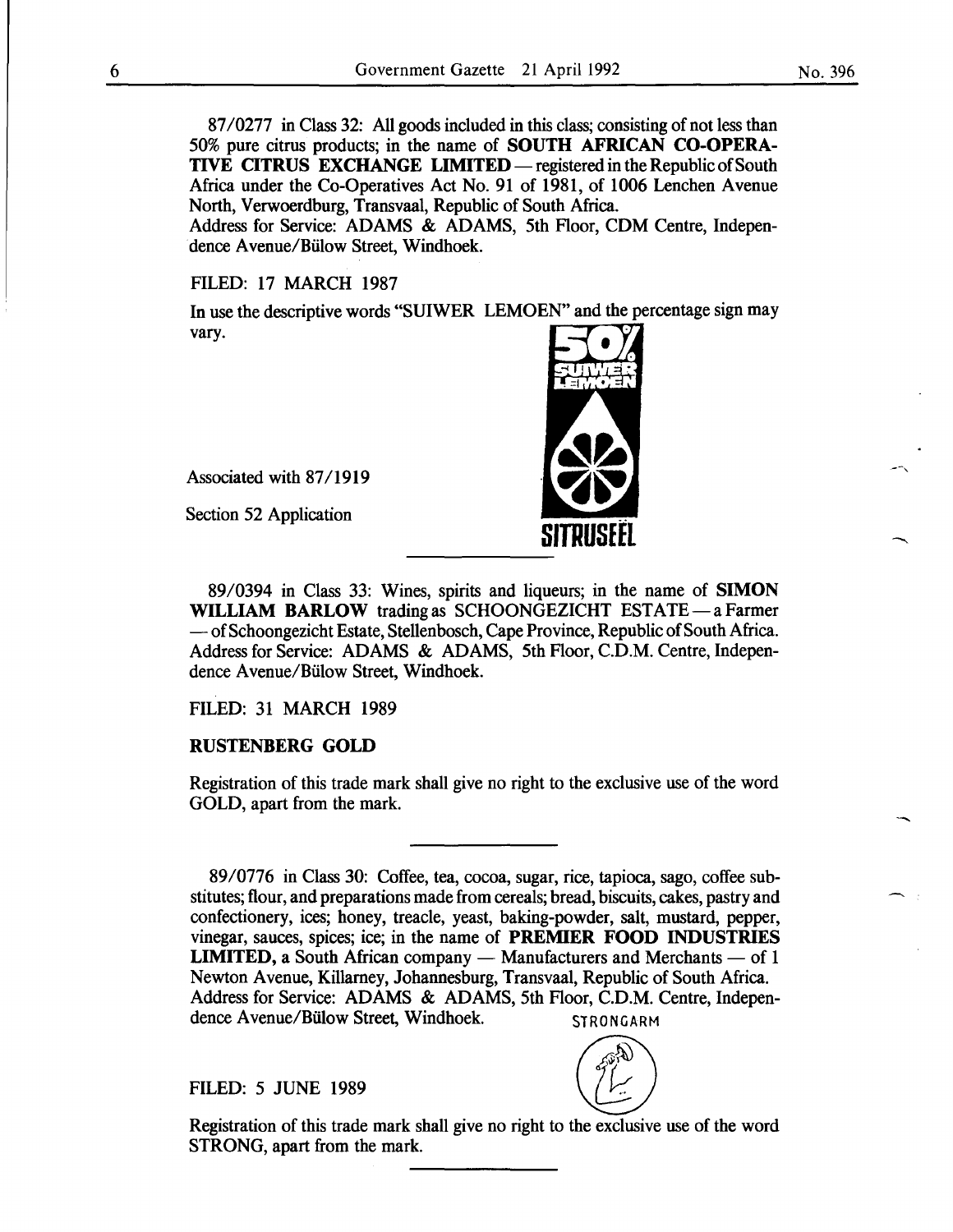89/1003 in Class 13: Firearms, ammunition and projectiles; explosive substances; fireworks; in the name of AECI LIMITED, a South African companyof 16th Floor, Office Tower, Carlton Centre, Commissioner Street, Johannesburg, Transvaal, Republic of South Africa.

Address for Service: ADAMS & ADAMS, 5th Floor, C.D.M. Centre, Independence A venue/Biilow Street, Windhoek.

FILED: 27 JULY 1989

#### ENERGEL

The applicants admit that registration of this trade mark shall not debar other persons from the *bona fide* descriptive use in the ordinary course of trade of the word ENERGY.

The applicants undertake to use the trade mark only upon or in relation to watergel explosives.

Section  $24(1)(b)$ 

Associated with 89/1002

89/1142 in Class 1: Chemical products used in industry, science, photography, agriculture, horticulture, forestry; artificial and synthetic resins; plastics in the form of powders, liquids or pastes, for industrial use; manures (natural and artificial); fire extinguishing compositions; tempering substances and chemical preparations for soldering; chemical substances for preserving foodstuffs; tanning substances; adhesive substances used in industry; in the name of AECI LIMITED, a South African company — of 16th Floor, Office Tower, Carlton Centre, Commissioner Street, Johannesburg, Transvaal, Republic of South Africa.

Address for Service: ADAMS & ADAMS, 5th Floor, C.D.M. Centre, Independence A venue/Biilow Street, Windhoek.

FILED: 28 AUGUST 1989

# **NITROLAN**

Applicants undertake that the mark will be used in relation only to products containing nitrogen or compounds or derivatives of nitrogen.

Associated with 89/1143

Section  $24(1)(b)$  Application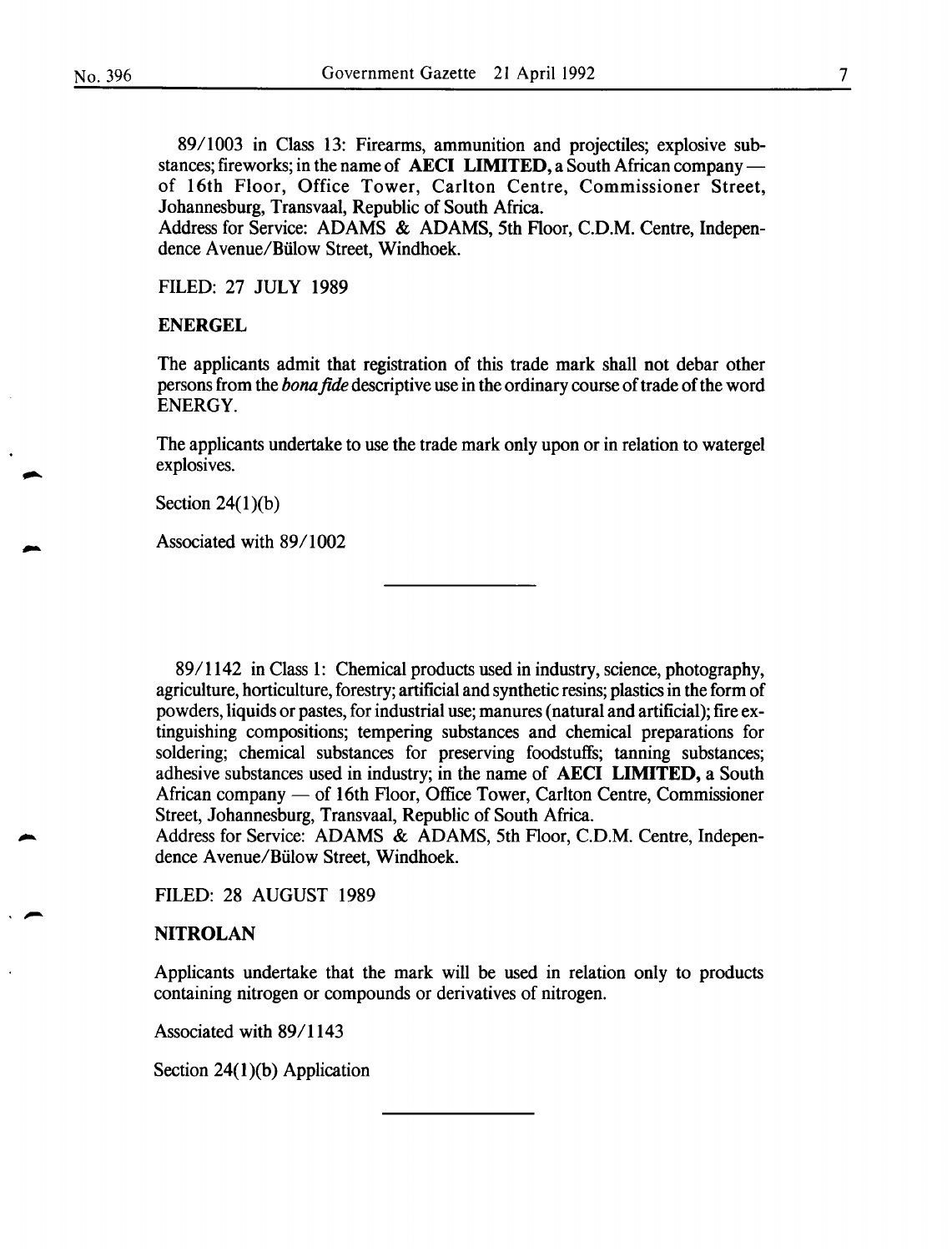89/1511 in Class 30: Biscuits, rusks, crisp bread, bread rolls, buns, scones, cakes, pastry, flour and meal and flour confectionery; in the name of **B B CEREALS (PROPRIETARY) LIMITED** — a South African company — Flour Millers and Bakers - of 341 Sydney Road, Durban, Natal, Republic of South Africa. Address for Service: ADAMS & ADAMS, 5th Floor, C.D.M. Centre, Independence A venue/Biilow Street, Windhoek.



FILED: 11 OCTOBER 1989

Applicants undertake that the mark will be used in relation only to products made wholly or principally of wheaten flour.

Registration of this trade mark shall give no right to the exclusive use of the device of an oven *as* such, or of the device of a loaf of bread *as* such, or of the device of an ear of wheat as such, or of the device of a sack of flour *as* such, each apart form the mark and from the actual representation shown in the mark.

The descriptive wording WHOLEWHEAT MEAL may be varied in use by the substitution therefore of other appropriate descriptive wording.

8911633 in Class 9: Welding, cutting, brazing and soldering apparatus and equipment including lances and torches, their parts and accessories; in the name of **AFROX LIMITED, a South African company — Manufacturers and Merchants** -of Afrox House, 23 Webber Street, Selby, Johannesburg, Transvaal, Republic of South Africa.

Address for Service: ADAMS & ADAMS, 5th Floor, C.D.M. Centre, Independence A venue/Biilow Street, Windhoek.

FILED: 20 OCTOBER 1989

### **STEELFIRE**

Registration of this trade mark shall give no right to the exclusive use of the word STEEL, or of the word FIRE, each apart from the mark.

Associated with 89/1632

 $\overline{\phantom{a}}$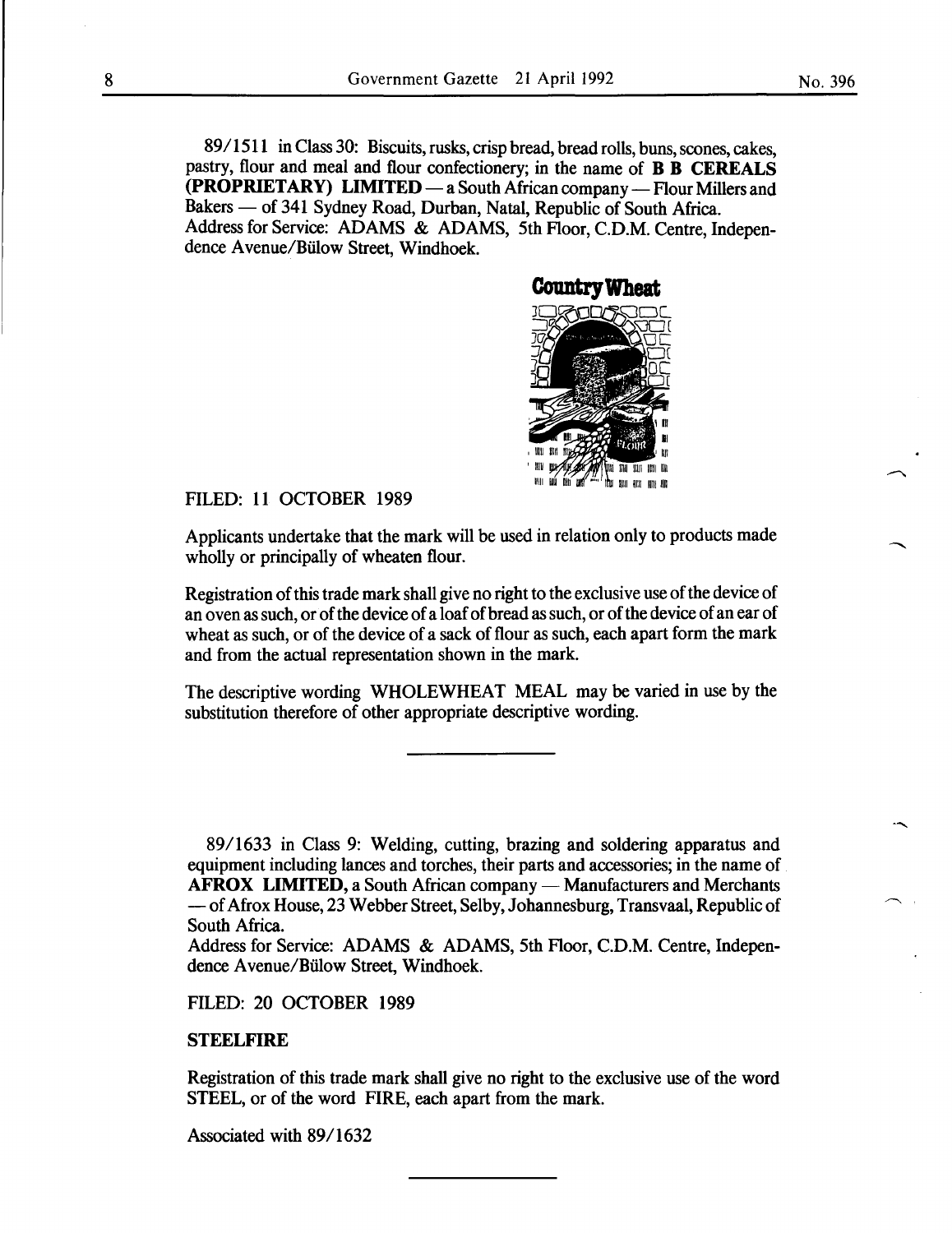--

89/1781 in Class 5: Pharmaceutical, veterinary and sanitary substances; infants' and invalids' foods; plasters, material for bandaging; material for stopping teeth, dental wax, disinfectants for human use; in the name of AKROMED PRO-DUCTS (PROPRIETARY) LIMITED, a South African company - Manufacturers and Merchants - of Electron Avenue, Isando, Transvaal, Republic of South Africa.

Address for Service: ADAMS & ADAMS, 5th Floor, C.D.M. Centre, Independence A venue/Biilow Street, Windhoek.



FILED: 3 NOVEMBER 1989

Registration of this trade mark shall give no right to the exclusive use of a letter A as such and apart from the representation shown in the mark.

89/1792 in Class 30: Coffee, tea, cocoa, sugar, rice, tapioca, sago, coffee substitutes; flour, and preparations made from cereals, bread, biscuits, cakes, pastry and confectionery, ices; honey, treacle; yeast, baking powder; salt, mustard, pepper, vinegar, sauces, spices; ice; in the name of SUID-AFRIKAANSE DROEVRUG-TE KOÖPERASIE BEPERK — registered in South Africa in terms of the Cooperative Act 91 of 1981  $-$  Manufacturers and Merchants  $-$  of 11 Main Road, Wellington, Cape Province, Republic of South Africa.

Address for Service: ADAMS & ADAMS, 5th Floor, C.D.M. Centre, Independence A venue/Biilow Street, Windhoek.

FILED: 7 NOVEMBER 1989

### CAPE MALAY

Registration of this trade mark shall give no right to the exclusive use of the word CAPE, or of the word MALAY, separately and apart from the mark.

Associated with 89/1791

89/1791 in Class 29: Meat, fish, poultry and game, meat extracts; preserved, dried and cooked fruits and vegetables; jellies, jams; eggs, milk and other dairy products; edible oils and fats; preserves, pickles; in the name of SUID-AFRI-KAANSE DROËVRUGTE KOÖPERASIE BEPERK - registered in South Africa in terms of the Co-operatives Act 91 of 1981 - Manufacturers and Merchants — of 11 Main Road, Wellington, Cape Province, Republic of South Africa.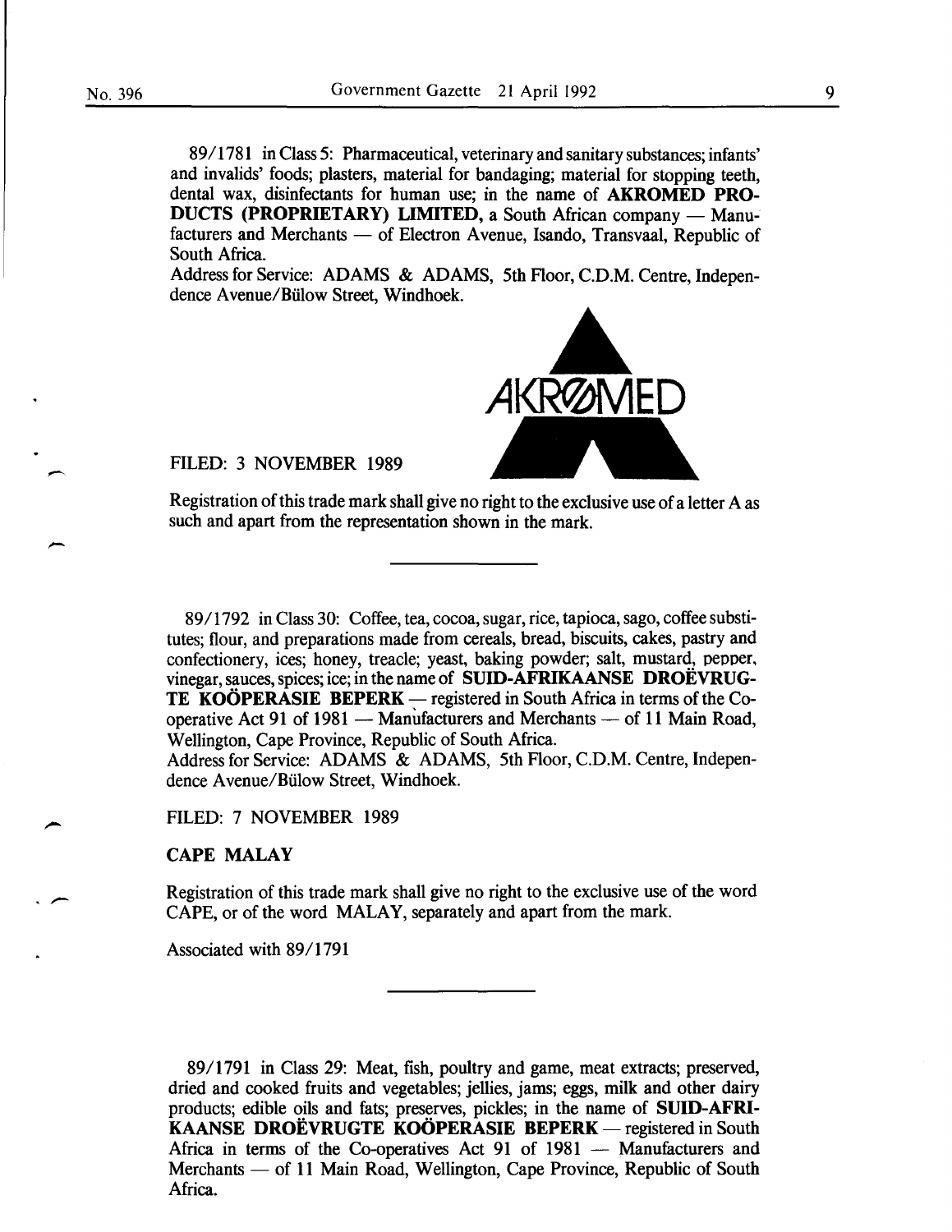Address for Service: ADAMS & ADAMS, 5th Floor, C.D.M. Centre, Independence Avenue/Bülow Street, Windhoek.

FILED: 7 NOVEMBER 1989

# CAPE MALAY

Registration of this trade mark shall give no right to the exclusive use of the word CAPE, or of the word MALAY, separately and apart from the mark.

Associated with 89/1792

89/1912 in Class 24: Tissues (piece goods); bed and table covers; textile articles not included in other classes; in the name of RUSFURN MANAGEMENT (PROPRIETARY) LIMITED, a South African company - Merchants - of 2nd Floor (Entrance 3), Sanlam Arena, 10 Cradock Avenue, Rosebank, Johannesburg, Transvaal, Republic of South Africa.

Address for Service: ADAMS & ADAMS, 5th Floor, C.D.M. Centre, Independence Avenue/Bülow Street, Windhoek.

FILED: 22 NOVEMBER 1989



Registration of this trade mark shall give no right to the exclusive use of the word HAUS, apart from the mark.

Associated with 89/1913

89/1913 in Class 42: Retail, wholesale, mail order, marketing, distributing, selection, merchandising, design, planning, decorating (including interior decorating), advisory and counselling services; in the name of RUSFURN MANAGEMENT (PROPRIETARY) LIMITED, a South African company - Merchants - of 2nd Floor (Entrance 3), Sanlam Arena, 10 Cradock Avenue, Rosebank, Johannesburg, Transvaal, Republic of South Africa. Address for Service: ADAMS & ADAMS, 5th Floor, C.D.M. Centre, Independence Avenue/Bülow Street, Windhoek.

FILED: 22 NOVEMBER 1989



Registration of this trade mark shall give no right to the exclusive use of the word HA US, apart from the mark.

Associated with 89/1911

-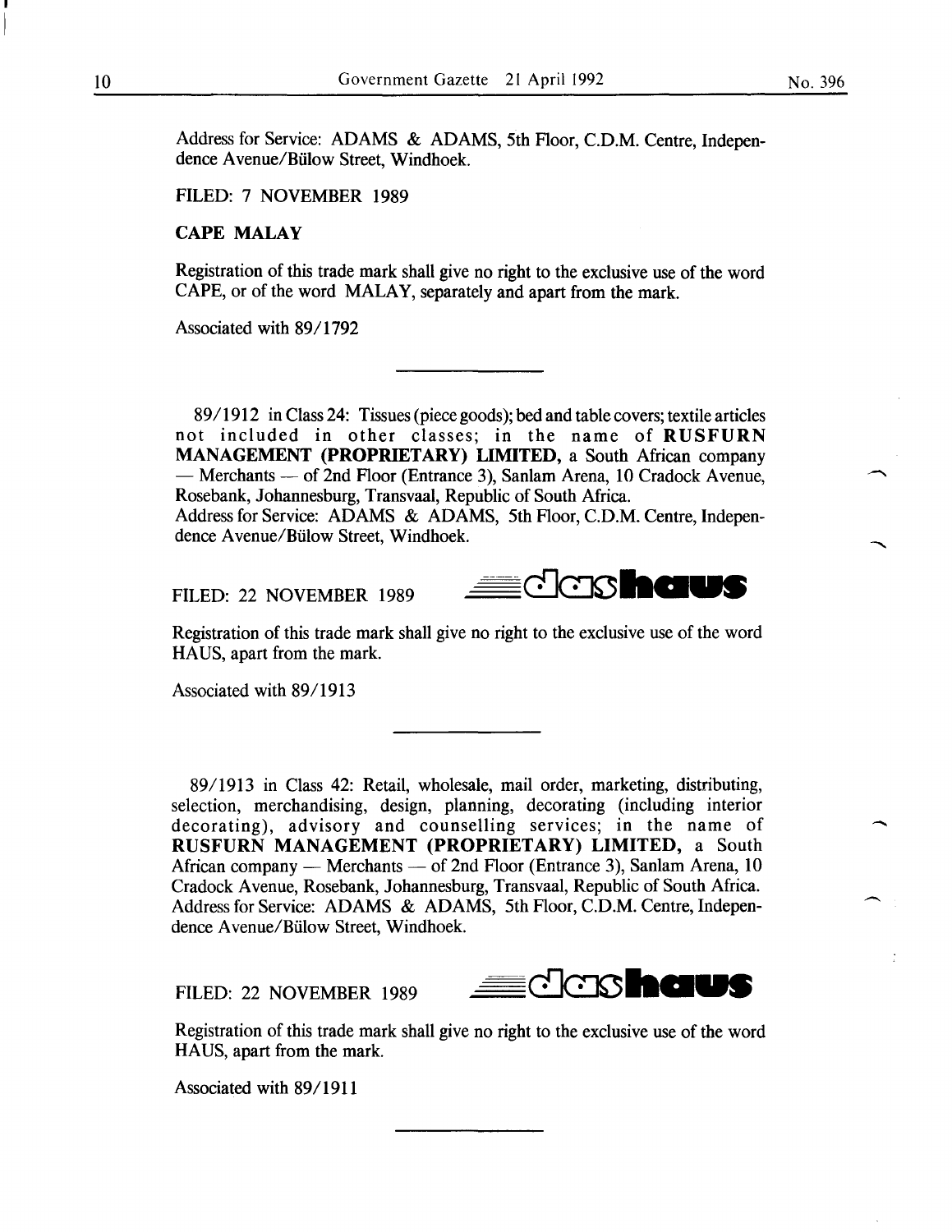-

-

 $\cdot$   $\sim$ 

89/1911 in Class 20: Furniture, mirrors, picture frames; articles (not included in other classes) of wood, cork, reeds, cane, wicker, horn, bone, ivory, whalebone, shell, amber, mother-of-pearl meerschaum, celluloid, and substitutes for all these materials or of plastics; in the name of RUSFURN MANAGEMENT (PROPRIE-TARY) LIMITED, a South African company  $-$  Merchants  $-$  of 2nd Floor (Entrance 3), Sanlam Arena, 10 Cradock Avenue, Rosebank, Johannesburg, Transvaal, Republic of South Africa.

Address for Service: ADAMS & ADAMS, 5th Floor, C.D.M. Centre, Independence A venue/Biilow Street, Windhoek.

FILED: 22 NOVEMBER 1989



Registration of this trade mark shall give no right to the exclusive use of the word HAUS, apart from the mark.

Associated with 89/1912

89/1919 in Class 32: All goods included in this class; consisting of not less than 50% pure citrus products; in the name of SOUTH AFRICAN CO-OPERA-TIVE CITRUS EXCHANGE LIMITED — registered in the Republic of South Africa under the Co-Operatives Act No. 91 of 1981, of 1006 Lenchen Avenue North, Verwoerdburg, Transvaal, Republic of South Africa.

Address for Service: ADAMS & ADAMS, 5th Floor, C.D.M. Centre, Independence A venue/Biilow Street, Windhoek.



FILED: 23 NOVEMBER 1989

In use the descriptive words "PURE ORANGE" and the percentage sign may vary.

Associated with 89/1920

Section 52 Applications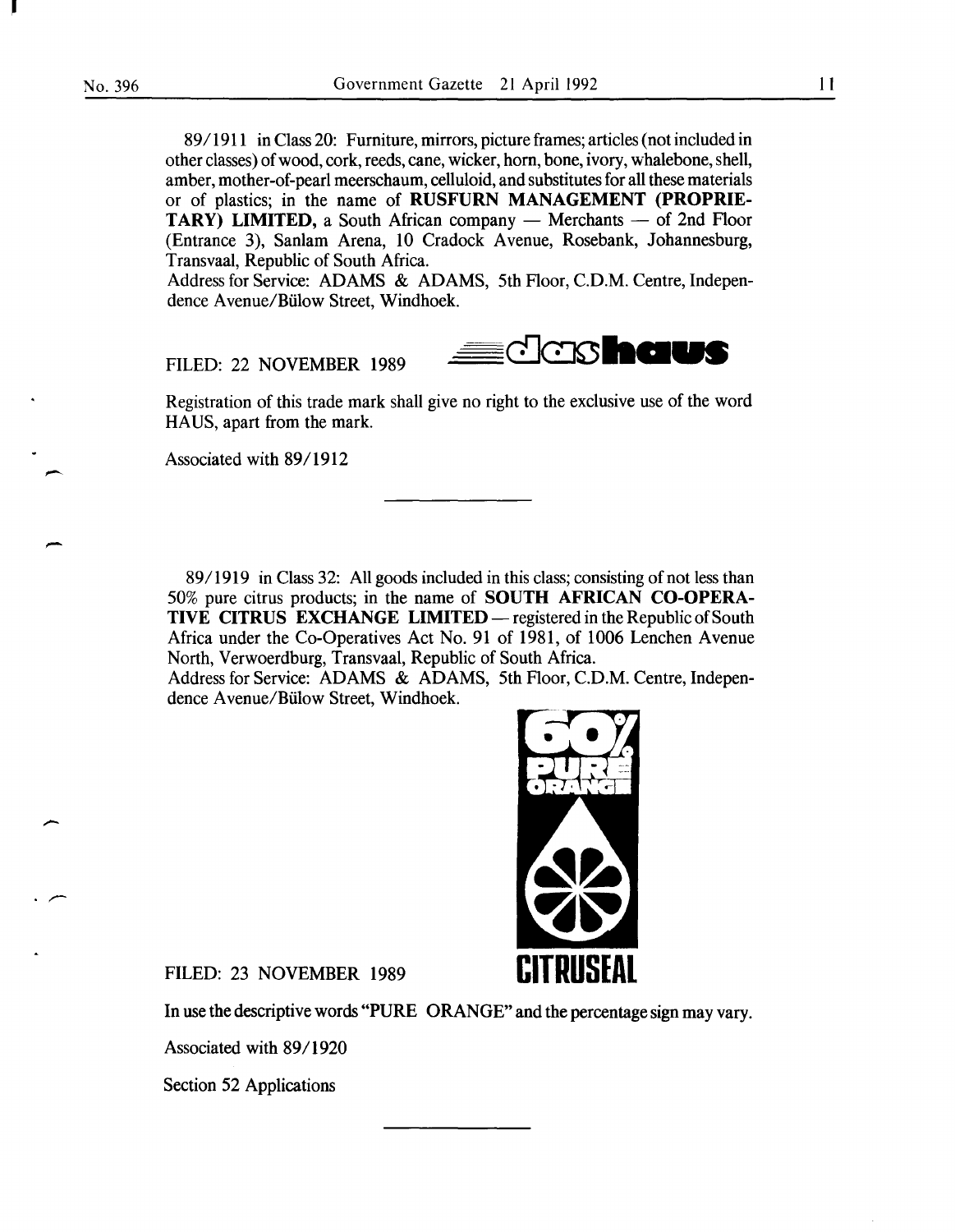89/1920 in Class 32: All goods included in this class; consisting of not less than 50% pure citrus products; in the name of SOUTH AFRICAN CO-OPERA-TIVE CITRUS EXCHANGE LIMITED — registered in the Republic of South Africa under the Co-Operatives Act No. 91 of 1981, of 1006 Lenchen Avenue North, Verwoerdburg, Transvaal, Republic of South Africa.

Address for Service: ADAMS & ADAMS, 5th Floor, C.D.M. Centre, Independence Avenue/Biilow Street, Windhoek.



FILED: 23 NOVEMBER 1989

In use the descriptive words "SUIWER LEMOEN" and the percentage sign may vary.

Associated with 87/0267

Section 52 Applications

89/1932 in Class 7: Pumps of all kinds included in this class and their parts, accessories, components and fittings; machines and machine tools; engines and motors (not for land vehicles); in the name of AECI LIMITED, a South African company — of 16th Floor, Office Tower, Carlton Centre, Commissioner Street, Johannesburg, Transvaal, Republic of South Africa.

Address for Service: ADAMS & ADAMS, 5th Floor, C.D.M. Centre, Independence A venue/Biilow Street, Windhoek.

FILED: 28 NOVEMBER 1989

**ACE** 

Section  $24(1)(b)$ 

Associated with 89/1057

-

-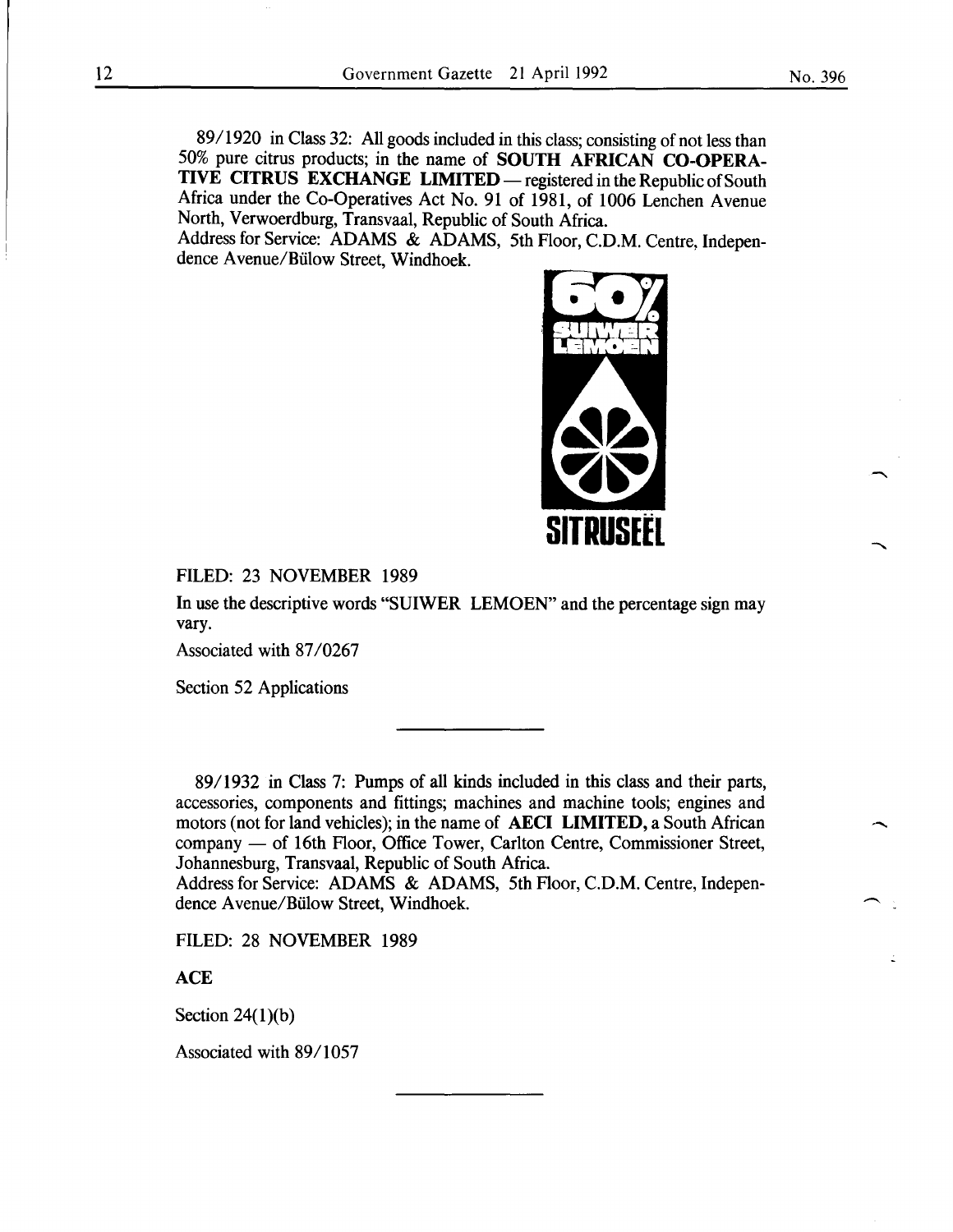-

90/0004 in Class 19: Building materials (non-metallic); non-metallic rigid pipes for building; asphalt; pitch and bitumen; non-metallic transportable buildings; embankment retaining stones allowing the growth of plants; protecting walls; in the name of SILIDUR-PDL LTD., a corporation organised and existing under the laws of Switzerland - Manufacturers and Merchants - of Niederfeld, 8450 Andelfingen, Switzerland.

Address for Service: ADAMS & ADAMS, 5th Floor, C.D.M. Centre, Independence Avenue/Biilow Street, Windhoek.

FILED: 4 JANUARY 1990

CROSS-BOW

90/0005 in Class 25: Clothing, including boots, shoes and slippers; in the name of ARWA HOSIERY (PROPRIETARY) LIMITED - Manufacturers and Merchants — of Carl Preller Avenue, Industrial Sites, Parys, Orange Free State, Republic of South Africa.

Address for Service: ADAMS & ADAMS, 5th Floor, C.D.M. Centre, Independence A venue/Biilow Street, Windhoek.

FILED: 4 JANUARY 1990

SILQUE

90/0116 in Class 29: Meat, fish, poultry and game; meat extracts; preserved, dried and cooked fruits and vegetables; jellies, jams; eggs, milk and other dairy products; edible oils and fats; preserves, pickles; in the name of BORDEN, INC., a Corporation organised under the laws of the State of New Jersey  $-$  of 277 Park Avenue, New York, New York, United States of America.

Address for Service: ADAMS & ADAMS, 5th Floor, C.D.M. Centre, Independence A venue/Biilow Street, Windhoek.

FILED: 6 FEBRUARY 1990

## PASTA ROMAGNA

It is a condition of registration that the mark will be used on/or in relation to ingredients for making pasta foods and products used on/ or in association with pasta foods.

Associated with 87/1029 and 90/0117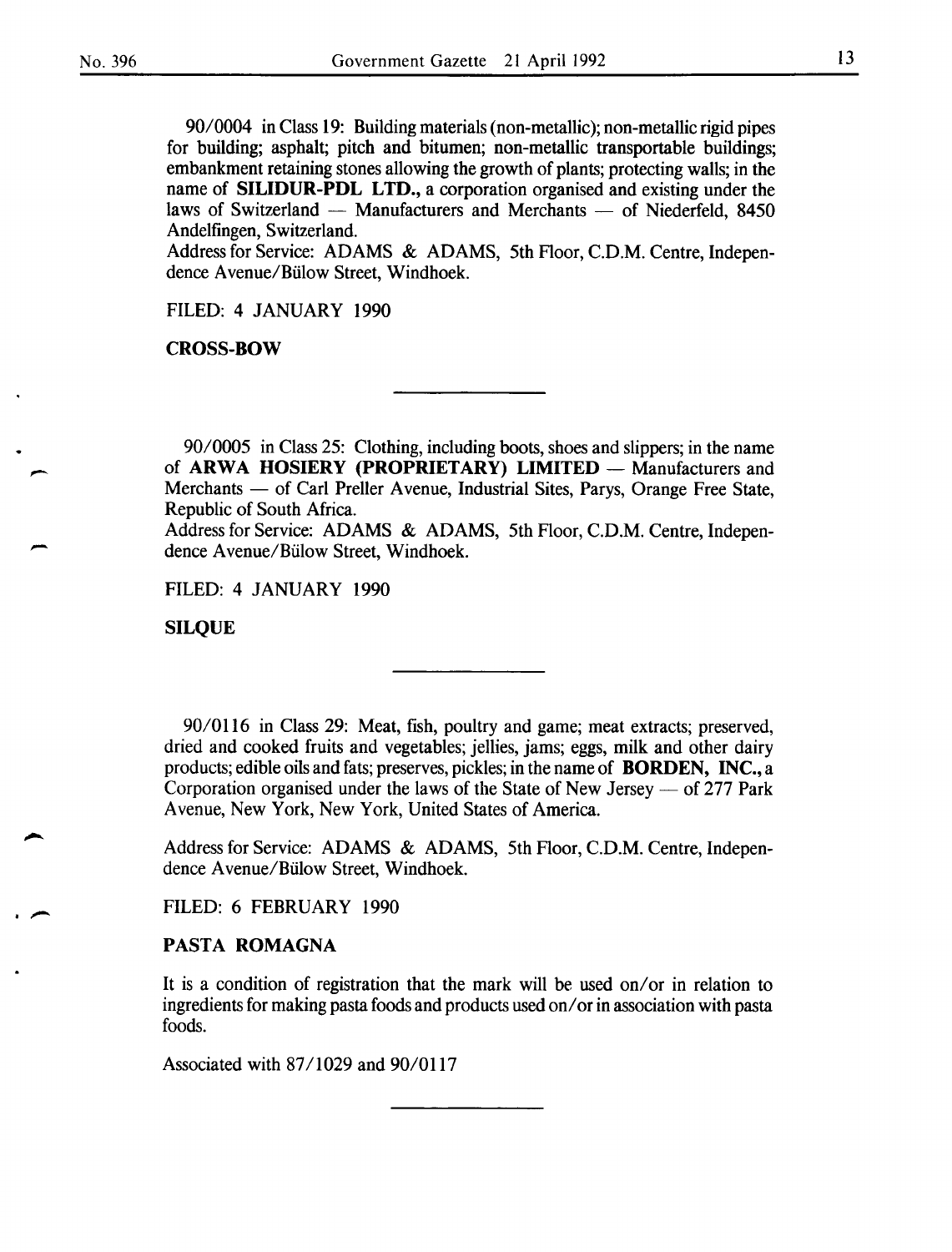90/0305 in Class 18: Purses, wallets, key ring holders, pocket articles and any other articles for personal use and/or carried on the body, card cases, briefcases, attache cases, bags; all being made wholly or mainly of leather; in the name of LENCO HOLDINGS LIMITED, of 364 Victoria Road, Salt River, Cape Town, Cape Province.

Address for Service: ADAMS & ADAMS, 5th Floor, C.D.M. Centre, Independence A venue/Biilow Street, Windhoek.

FILED: 19 MARCH 1990

**CARDUCCI** 

Section  $24(1)(b)$ 

Associated with 90/0306 and 88/1047

90/0306 in Class 18: Purses, wallets, key ring holders, pocket articles and any other articles for personal use and/or carried on the body, card cases, briefcases, attache cases, bags; all being made wholly or mainly of leather; in the name of LENCO HOLDINGS LIMITED, of 364 Victoria Road, Salt River, Cape Town, Cape Province.

Address for Service: ADAMS & ADAMS, 5th Floor, C.D.M. Centre, Independence Avenue/Biilow Street, Windhoek.

FILED: 19 MARCH 1990

Section  $24(1)(b)$ 

Associated with 90/0305



89/0792 in Class 30: Pasta; in the name of PREMIER FOOD INDUS-**TRIES LIMITED**  $-$  a South African Company  $-$  of 1 Newton Avenue, Killarney, Johannesburg, Transvaal, Republic of South Africa. Address for Service: ADAMS & ADAMS, 5th Floor, C.D.M. Centre, Independence A venue/Biilow Street, Windhoek.

FILED: 5 JUNE 1989

FASTA PASTA

 $\overline{\phantom{a}}$ .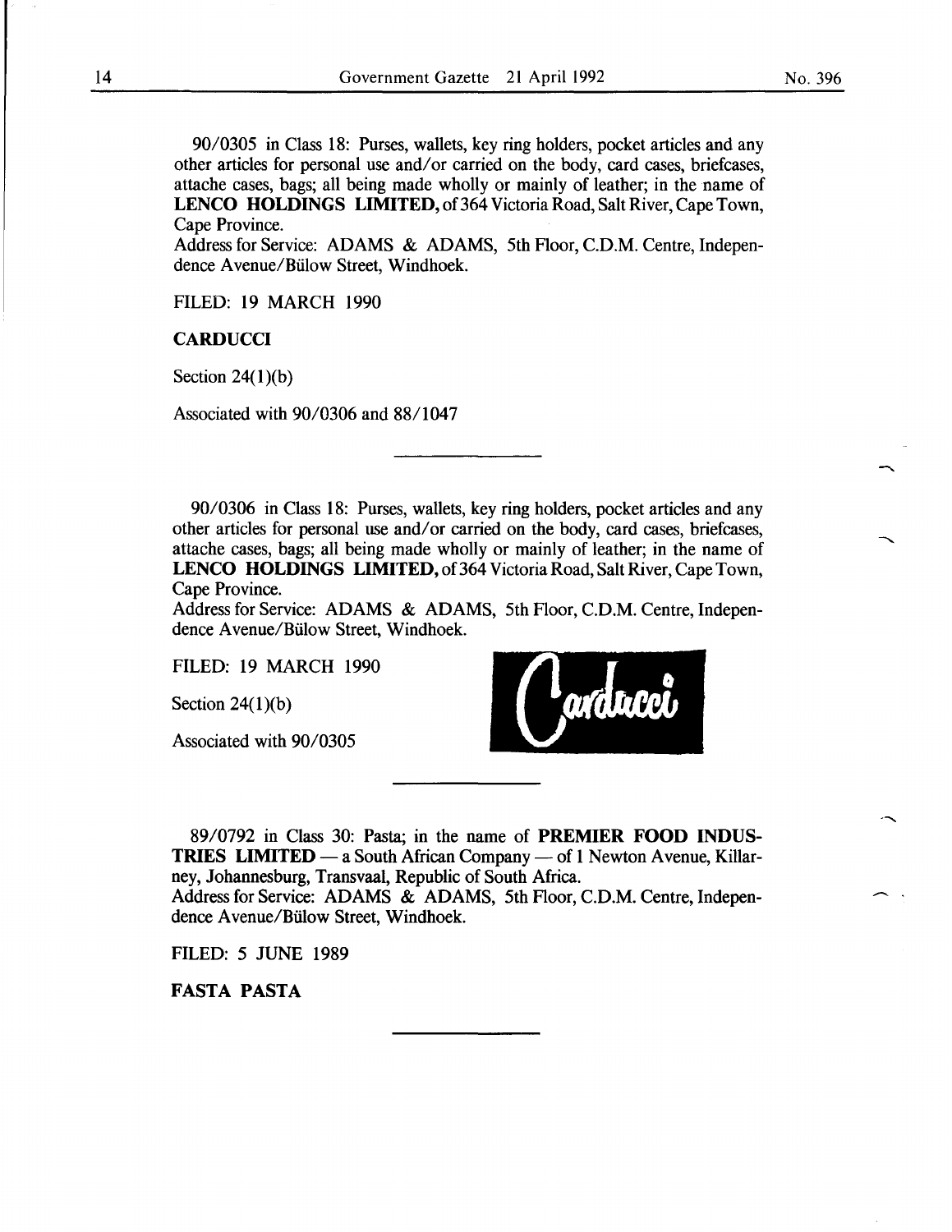.~

# **NOTICE**

AMENDMENT OF TRADE MARK(S) NO.(S) 2914/53 IN CLASS 25 IN TERMS OF SECTION 34(1) OF THE TRADE MARKS IN NAMIBIA, ACT NO. 48 OF 1973

It is hereby notified for general information that the abovementioned Trade Mark has been amended to the form shown hereunder:-

# SALAMANDER (SA)

E.T. KAMBOUA REGISTRAR OF TRADE MARKS

89/1286 in Class 7: Machines and machine tools, motors and engines, machine coupling and belting of all descriptions included in the class; agricultural and horticultural machines and implements; construction equipment and machinery; earthmoving equipment and apparatus including bulldozers, excavators, front-end loaders and graders; road making machines including road rolling and tarring machines; mining machinery; parts, components, fittings and accessories for all the aforegoing including buckets, blades, wear parts and ground engaging tools for earthmoving equipment and apparatus; in the name of EQUIPMENT SPARE PARTS AFRICA (PROPRIETARY) LIMITED, a South African Company of 2 Skietlood Street, Isando, Transvaal, Republic of South Africa. Address for Service: SPOOR & FISHER, Standard Bank Chambers, Indepen-

dence Avenue, Windhoek.



FILED: 6 SEPTEMBER 1989

Registration of this trade mark shall give no right to the exclusive use of the letter E, or of the letter S, or of the letter P, otherwise than as shown in the application, each separately and apart from the mark.

Associated with 89/1287 and 89/1284(SWA)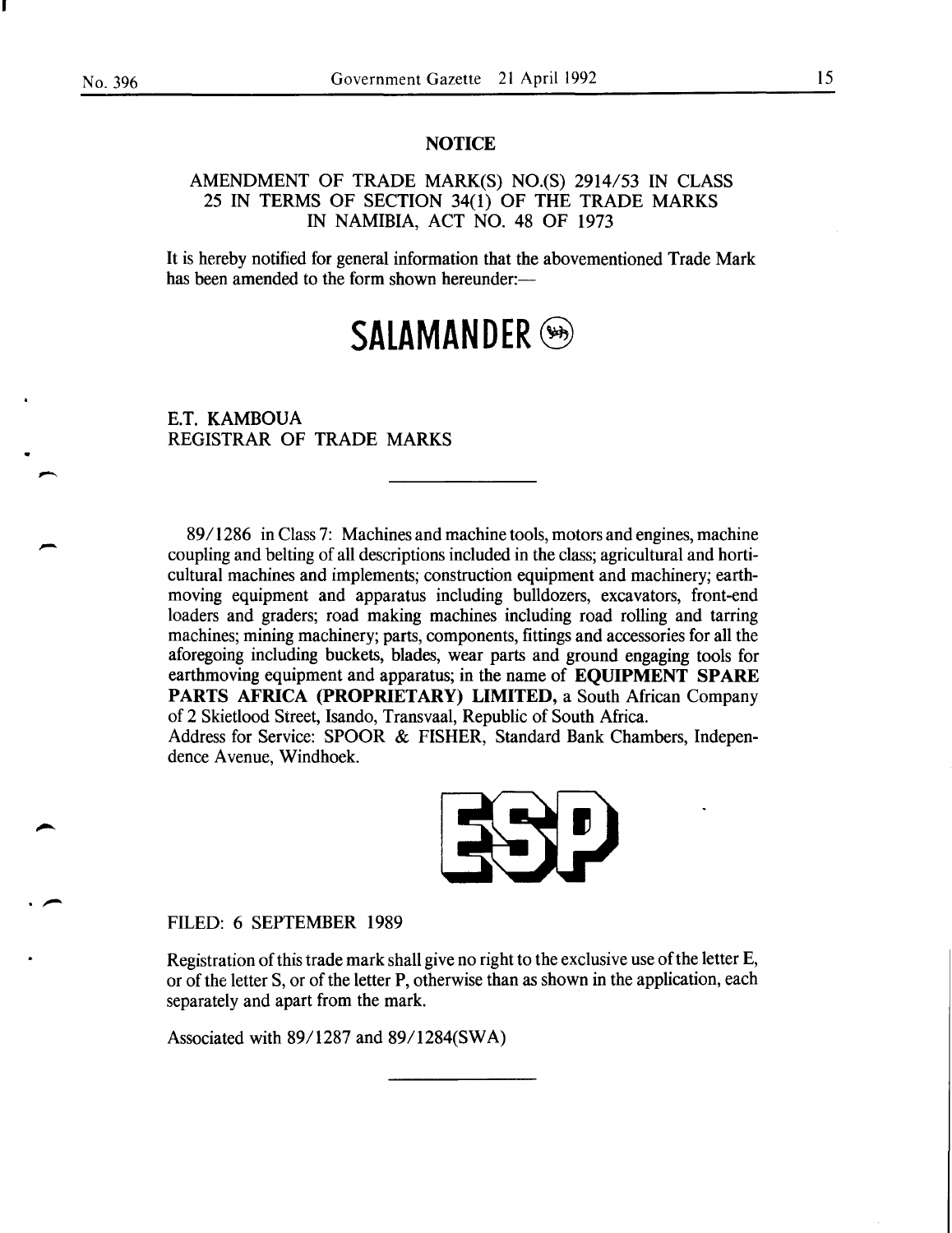89/1284 in Class 7: Machines and machine tools, motors and engines, machine couplings and belting of all descriptions included in the class; agricultural and horticultural machines and implements; construction equipment and machinery; earthmoving equipment and apparatus including bulldozers, excavators, front-end loaders and graders; road making machines including road rolling and tarring machines; mining machinery; parts, components, fittings and accessories for all the aforegoing including buckets, blades, wear parts and ground engaging tools for earthmoving equipment and apparatus; in the name of **EQUIPMENT SPARE**  PARTS AFRICA (PROPRIETARY) LIMITED, a South African Company, of 2 Skietlood Street, Isando, Transvaal, Republic of South Africa.

Address for Service: SPOOR & FISHER, Standard Bank Chambers, Independence Avenue, Windhoek.

FILED: 6 SEPTEMBER 1989

**ESP** 

Registration of this trade mark shall give no right to the exclusive use of the letter E, or of the letter S, or of the letter **P,** otherwise than as shown in the application, each separately and apart from the mark.

Registration of this trade mark shall give no right to the exclusive use of the word AFRICA separately and apart from the mark.

Associated with 89/1285 and 89/1286(SWA)

89/1287 in Class 12: Vehicles including cars, trucks, buses, vans and light delivery vehicles; tractors; fork lift trucks; apparatus for locomotion by land, air or water; parts, components, fittings and accessories for all the aforegoing goods included in the class; in the name of **EQUIPMENT SPARE PARTS AFRICA (PROPRIETARY) LIMITED,** a South African Company of2 Skietlood Street, Isando, Transvaal, Republic of South Africa.

Address for Service: SPOOR & FISHER, Standard Bank Chambers, Independence Avenue, Windhoek.

FILED: 6 SEPTEMBER 1989

Registration of this trade mark shall give no right to the exclusive use of the letter E, or of the letter S, or of the letter **P,** otherwise than as shown in the application, each separately and apart from the mark.

Associated with 89/1286(SWA)

No. 396

 $\overline{\phantom{a}}$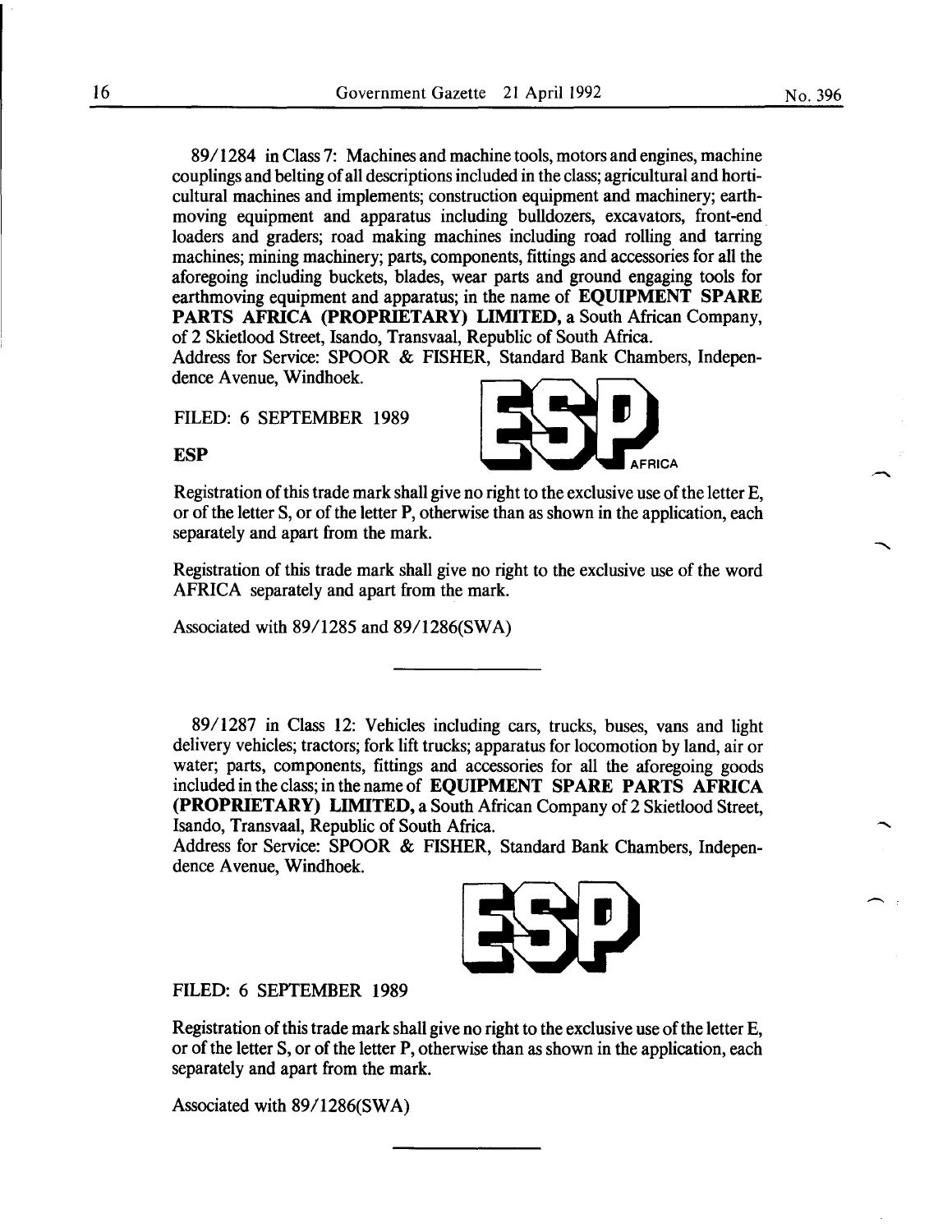8911285 in Class 12: Vehicles including cars, trucks, buses, vans and light delivery vehicles; tractors; fork lift trucks; apparatus for locomotion by land, air or water; parts, components, fittings and accessories for all the aforegoing goods included in the class; in the name of EQUIPMENT SPARE PARTS AFRICA (PROPRIETARY) LIMITED, a South African Company of 2 Skietlood Street, Isando, Transvaal, Republic of South Africa.

Address for Service: SPOOR & FISHER, Standard Bank Chambers, Independence Avenue, Windhoek.



#### FILED: 6 SEPTEMBER 1989

Registration of this trade mark shall give no right to the exclusive use of the letter E, or of the letter S, or of the letter P, otherwise than as shown in the application, each separately and apart from the mark.

Registration of this trade mark shall give no right to the exclusive use of the word AFRICA separately and apart from the mark.

Associated with 89/1284(SWA)

89/1107 in Class 34: Tobaccos, raw and manufactured, including cigarettes, pipe tobaccos, cigars, cigarillos and snuff; smokers' articles and matches; in the name of UNITED TOBACCO COMPANY LIMITED, of Corner Main Reef Road and Kelvin Street Extension, Industria, Johannesburg (P.O. Box 43085, Industria, 2042).

Address for Service: UNITED TOBACCO COMPANY LIMITED, Cnr. Main Reef Road & Kelvin Street Extension, Industria, Johannesburg (P.O. Box 43085, Industria, 2042).  $P R O G R E S S$ 

FILED: 17 AUGUST 1989



MILD SMOKING TRI-ACTION FILTER

Applicants admits that registration of this mark shall give no right to the exclusive use of the words MILD SMOKING TRI-ACTION FILTER separately and apart from the mark.

Associated with 83/0305.